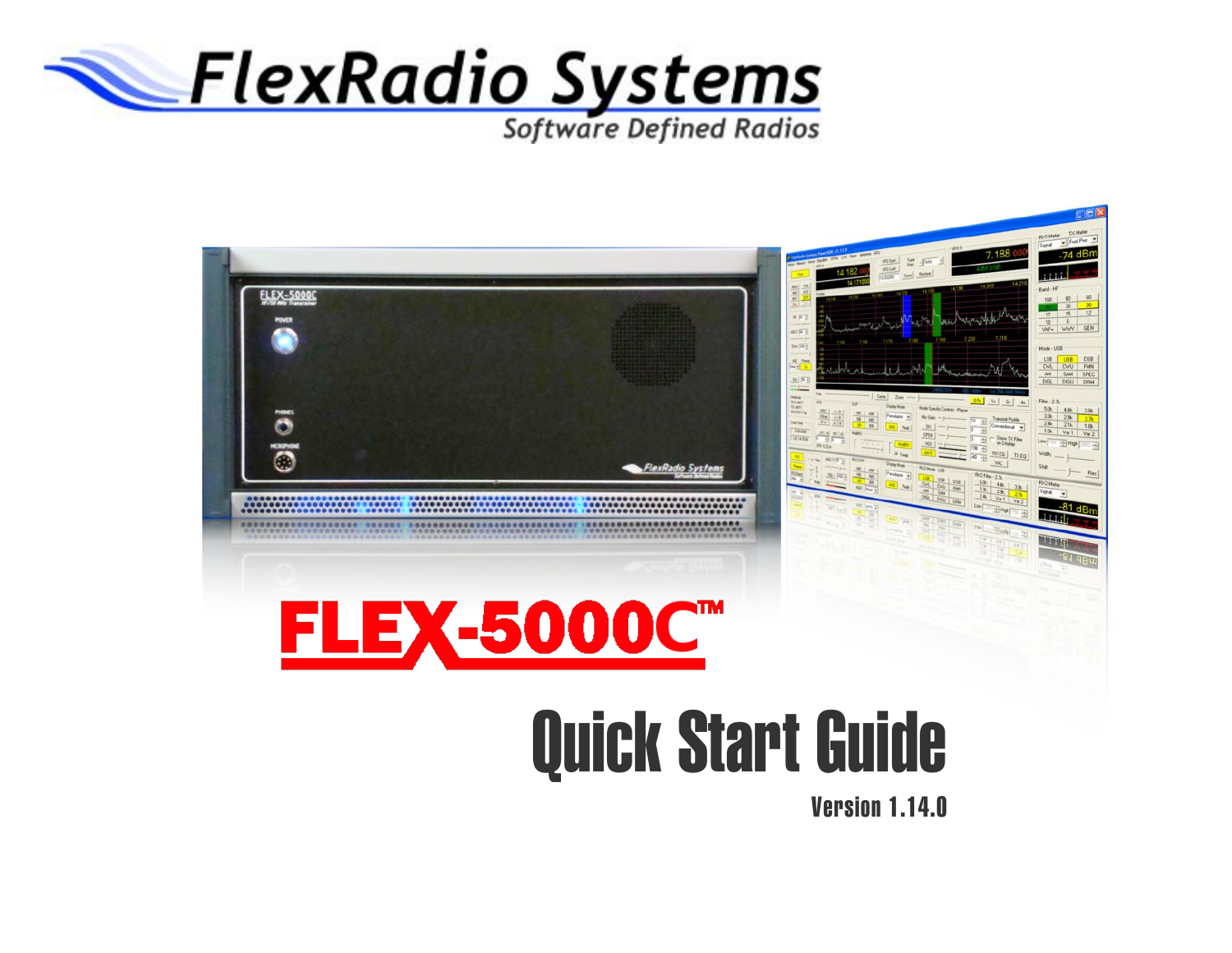# Introduction

Thank you for choosing the FlexRadio Systems® FLEX-5000C™ transceiver. The FLEX-5000C is a highly versatile transceiver, designed to meet most if not all of your Amateur Radio needs. And especially through PowerSDR™, the "brains" of your transceiver, it continues to (rapidly) evolve.

Although setting up the FLEX-5000C is possibly a little different than you may have experienced with a traditional transceiver, it is not necessarily more difficult, as this Quick Start Guide will hopefully demonstrate.

The Quick Start Guide is designed to get you on the air with the least amount of fuss. To do this, we assume a basic HF installation and do not delve into all the FLEX-5000C's and PowerSDR's many possibilities. For that, we urge you to review the FLEX-5000 Owner's Manual.

To get your FLEX-5000C on the air you will need:

- The two cables that came with your FLEX-5000C.
- An HF-Antenna or dummy load.
- A good RF ground.
- A stabilized 13.8V DC power supply, capable of 25A continuous duty.
- A microphone/PTT and/or CW paddles/keyer/straight key.

If you run into any trouble during the set-up process, please:

- Recheck your steps.
- Review the Owner's Manual.
- Check our website <http://www.flex-radio.com/>for our many available support options.

The following 4 steps will run you through the process of getting on the air.

# Step 1: Hook Up the FLEX-5000C™

This describes how to make the physical connections to your FLEX-5000C transceiver.

# Step 2: Hook-Up and Initialize the Internal PC

This step describes how to hook up your monitor, wireless keyboard/ mouse and optionally, a network and/or computer audio speakers. Subsequently it walks you through the internal computer set-up process.

# Step 3: Initialize PowerSDR

This walks you through the initialization of PowerSDR, the actual "brains" of your FLEX-5000C. PowerSDR determines your transceiver's functionality. It also offers a versatile user interface.

# Step 4: Configure PowerSDR..

Finally, this step describes how to configure PowerSDR. On the one hand you will configure 2 parameters to be identical to those pre-set in the Device Driver. On the other hand you will select the correct audio input (microphone) and output (speakers and/or headphones) ports.

FlexRadio Systems is a registered trademark. FLEX-5000 and PowerSDR are trademarks of FlexRadio Systems. All other trademarks are the property of their respective owners.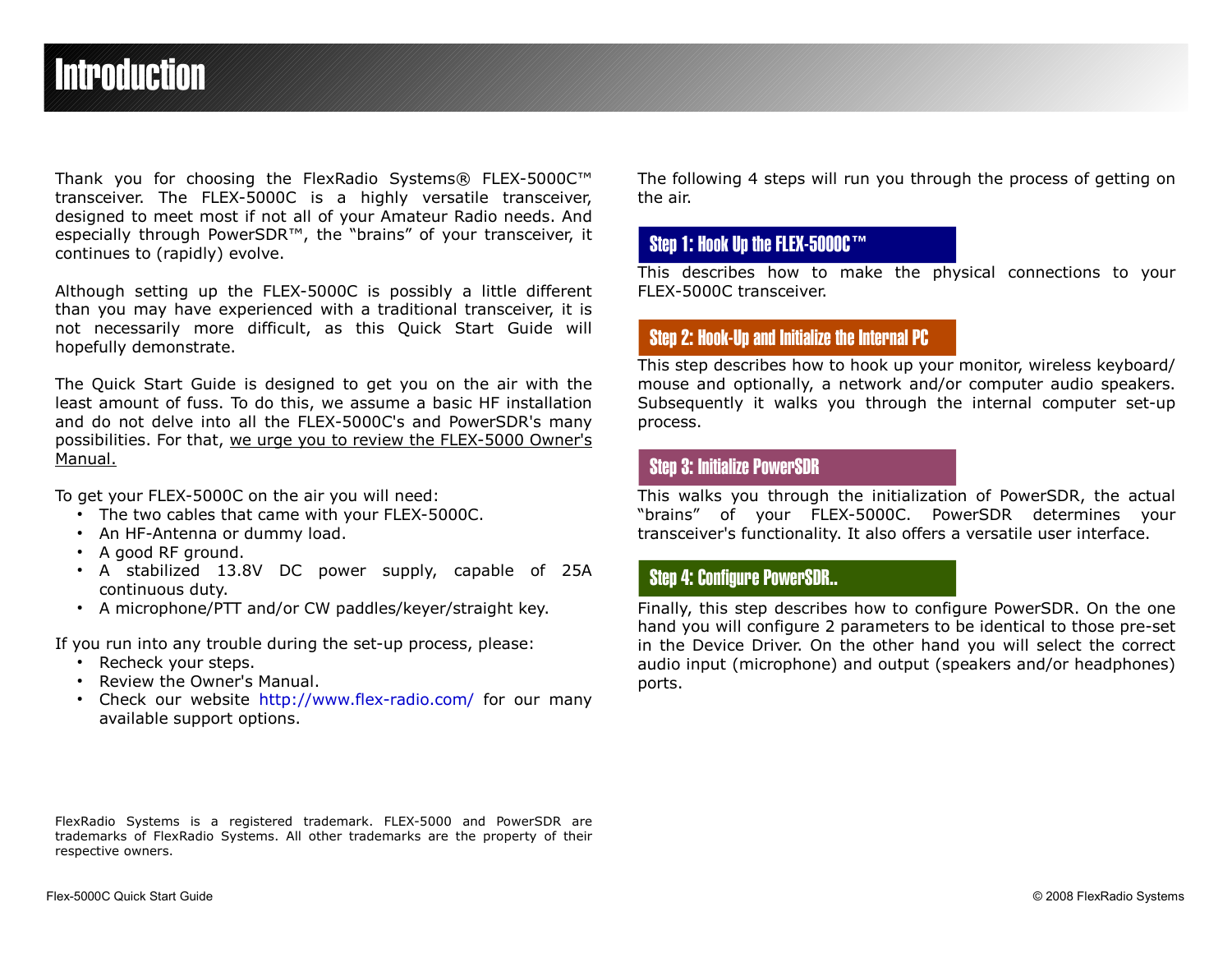# Step 1: Hook Up the FLEX-5000C™

In Step 1 you will make all the physical connections to the FLEX-5000C transceiver, required for basic HF operation.

# **Back Panel**

### **A: Antenna**

Connect an HF antenna with a 50 Ohm impedance or a dummy load to one of the 3 antenna ports marked *ANT1*, *ANT2*, or **ANT3**. Remember the port you used as you will need it in Step 4-C.



If you have the optional Antenna Tuner installed, the impedance may deviate from 50 Ohm (see the Owner's Manual)

## **B: Ground**

Connect the terminal marked *GND* to your central station ground.



## **C: External Speakers**

To supplement the FLEX-5000C internal speaker, you can connect a powered speaker, e.g. a pair of computer speakers, to the jack marked *PWR.SPKR/ LINE OUT* using a 1/8" stereo plug.



#### Flex-5000C Quick Start Guide © 2008 FlexRadio Systems

#### **D: Power Supply**

Use the power supply cable that came with your transceiver to hook up a stabilized 13.8V DC power supply to the jack marked –*13.8V+*.

The power supply must be rated for 25A continuous duty.



The power cable is unterminated at one end to allow you to attach your own connector(s) if needed. Make sure the 1 or 2 red wires go to the positive and the 1 or 2 black wires to the negative terminal of your power supply.

#### **DO NOT POWER UP THE FLEX-5000C AT THIS TIME.**

#### **E: IEEE 1394**

Locate the IEEE 1394 (FireWire®) cable that came with your transceiver. Connect the end with the ferrite core(s) to one of the two transceiver jacks marked *IEEE 1394*. Connect the other end to the IEEE 1394 jack on the internal computer. The plugs should insert easily with no extra force.

### **DO NOT INSERT THE PLUGS UPSIDE DOWN.**



## **F: Paddles/Keyer/Key**

Connect your CW paddles, keyer or straight key to the jack marked *KEY* using a 1/4" stereo (TRS) plug.



For paddles or a keyer, connect the Tip to dot, Ring to dash and Sleeve to common. For a straight key, connect Tip to key and Sleeve to common. Do not connect the Ring.

The PowerSDR Keyer is configured for iambic paddles by default. To change this, please see the FLEX-5000 Owner's Manual.

#### **Front Panel G: Microphone/PTT**

Connect your microphone/PTT to the 8-pin microphone jack.



The pin-out of the microphone jack is as follows: N/C



**Proceed to Step 2: Hook-Up and Initialize the Internal PC on the next page.**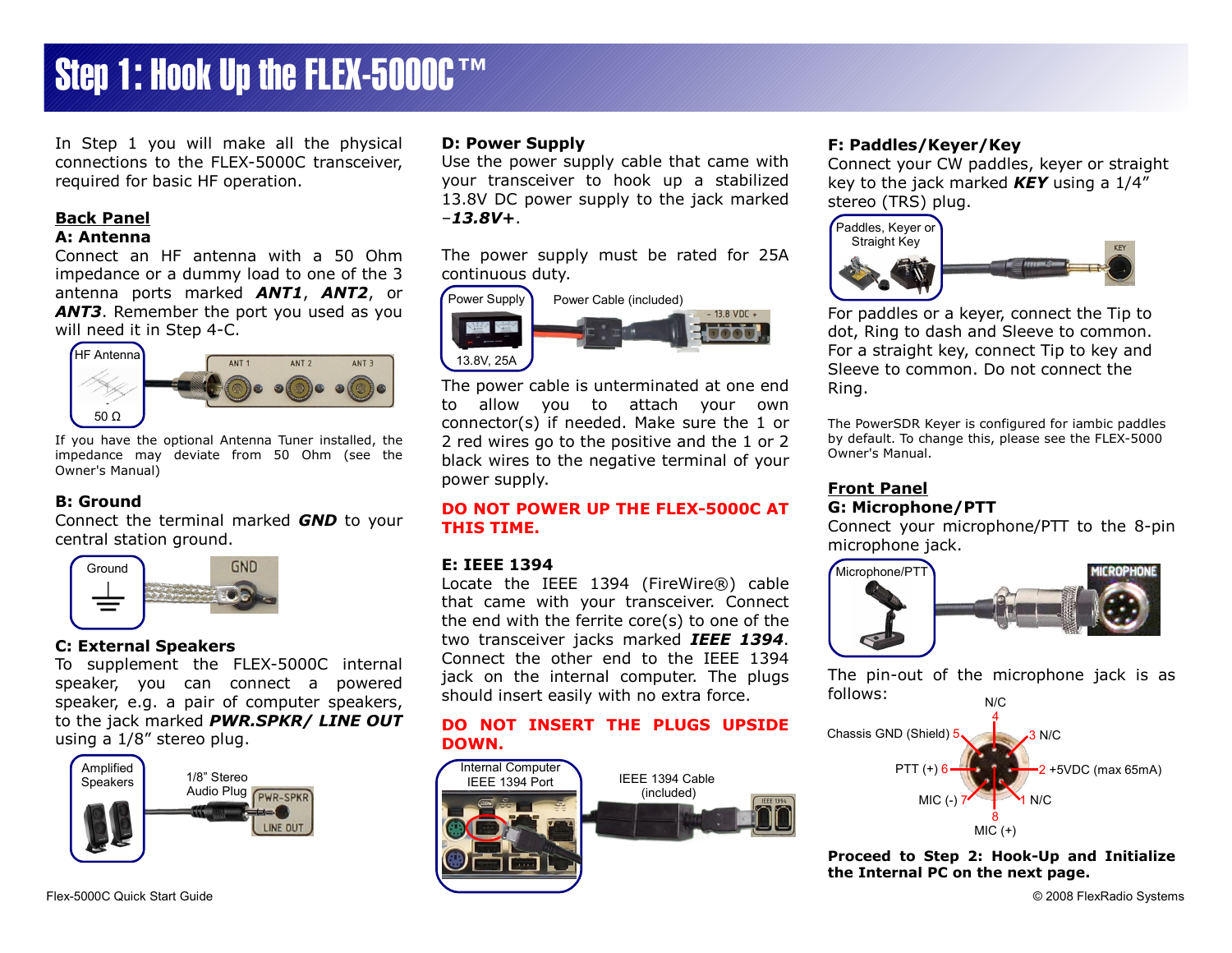# Step 2: Hook-Up and Initialize the Internal PC

In Step 2 you will make the physical connections to the FLEX-5000C's internal PC and set up the PC.

### **A: Monitor**

Connect a monitor to the internal PC using the blue VGA jack.



To initialize your computer you will need a monitor connected to the blue VGA jack. After initialization, you may switch to using one of the two white DVI jacks (if your monitor supports this).

### **B: Keyboard and Mouse**

Install two AAA batteries into the bottom of the keyboard and two AA batteries into the mouse.

Connect the wireless keyboard controller to one of the internal PC's four USB ports.



#### **C: Network and PC Speakers (Optional)**

Although not required you may connect the internal PC to a local area network or Internet service and to computer speakers.



*We strongly advise you to install anti-virus software before connecting to a network. FlexRadio Systems does not accept any responsibility for problems caused by virus, spyware or other malware exposure.*

The computer audio speakers are different from the external communications audio speakers you connected in Step 1-C and are not required for the FLEX-5000C to function.

### **D: Microsoft® Product Key**

The Product Key can be found on the rear of the FLEX-5000C. Write down the Product Key, as you will need it in Step F.



#### **E: Turn on your FLEX-5000C**

Turn on your monitor and power-up your FLEX-5000C: briefly press and then release the *Power* button. After a brief moment, you will hear the power relay click and the **Power** button will light up blue.

A green light will also show on the wireless keyboard controller. Briefly press the *Connect* buttons, first on the controller and then the underside of the keyboard; after waiting 20 seconds, again on the controller and then the underside of the mouse.

### **F: Set Up Microsoft® Windows®**

For more detail, please refer to the information in your **Start Here** operating system booklet from Microsoft, included with your FLEX-5000C.

Click *Next* on the Welcome screen to start the set-up process:

- Accept the **End User License Agreement** and click *Next*
- Enter the Product Key you wrote down in Step D and click *Next*.
- Enter a System Name (or accept the default) and click *Next*.
- Enter an Administrator Password and click *Next*.
- If your computer is *not* in a Domain (most users) click *Next*.
	- If your computer is in a Domain you will need to get specific instructions from your network administrator.
- Your computer will now check for Internet Connectivity. If you hooked up a network in Step C, the connection will be found and several screens will follow to set it up. Otherwise click *Skip*.
- If you are connected to the Internet you may Activate Windows by clicking *Yes*, otherwise click *No*. Click *Next*.
- Click *Finish*.

#### **G: Time Zone and System Date/Time**

Double-click the clock in the lower right of your screen. In the window that opens click the *Time Zone* tab and set your time zone. Click *Apply*.

Click the *Date & Time* tab and set your date by clicking on the calendar. Enter your time just below the clock. Click *Apply* and then *OK*.

#### **Proceed to Step 3: Initialize PowerSDR on the next page.**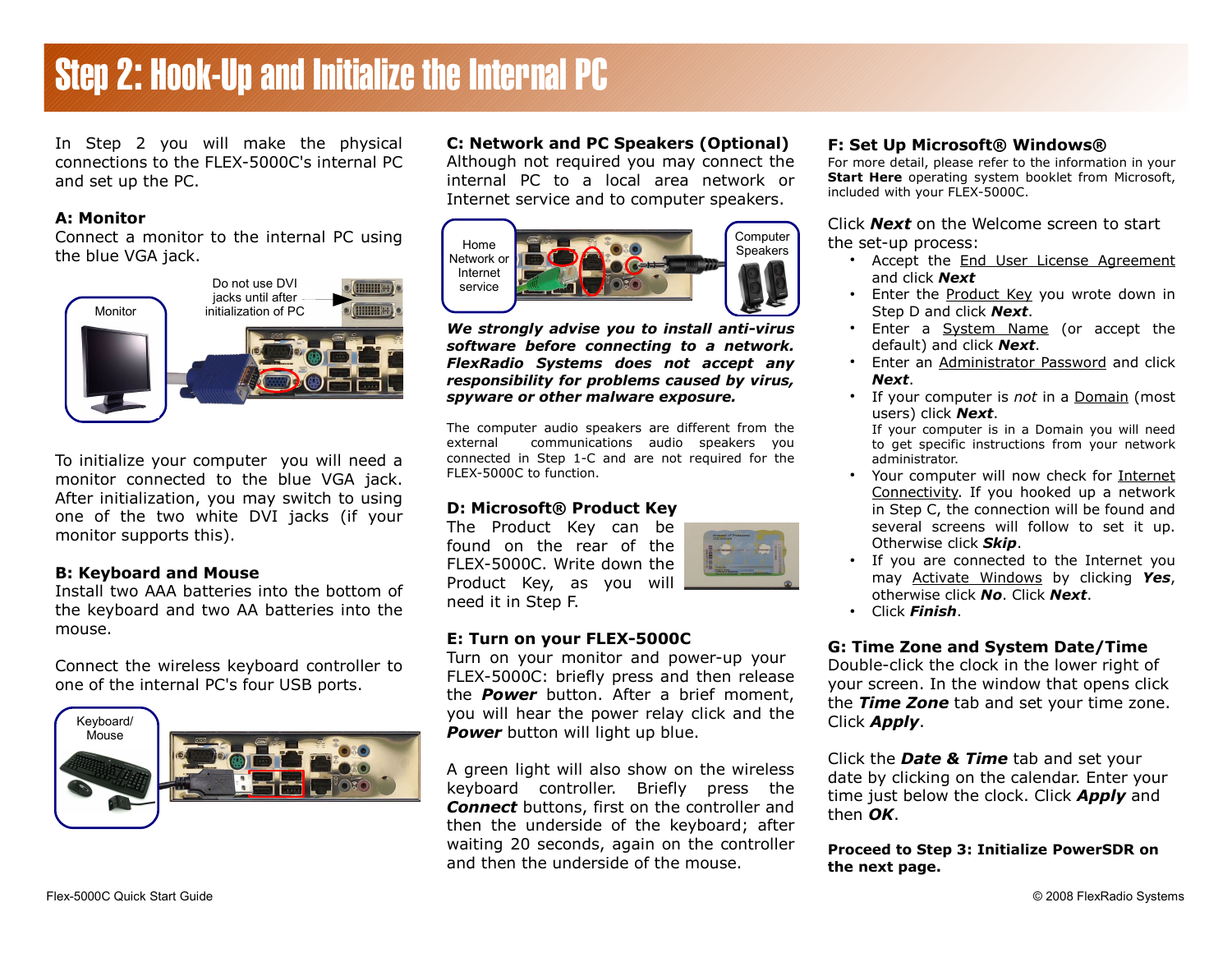# Step 3: Initialize PowerSDR

In Step 3 you will Initialize PowerSDR

### **A: Run the PowerSDR Setup Wizard**

The latest version of PowerSDR at the time of shipping has been pre-installed on your FLEX-5000C You should see the PowerSDR icon on your desktop.



FlexRadio Systems regularly updates PowerSDR. The latest version can be downloaded from the home page of the FlexRadio website at: [www.flex-radio.com/](http://www.flex-radio.com/)

Over time, you may download and install multiple updated releases of PowerSDR. All these versions reside in the same directory on your internal computer and can be distinguished by their version numbers, currently as PowerSDR v1.n.m.

Start-up PowerSDR, either by doubleclicking on the desktop icon, or clicking on *Start*, then *All Programs*, *PowerSDR* and select *PowerSDR v1.n.m*.

The first time a new release of PowerSDR starts up it will first run an optimization routine. Click *OK* and let the routine run.

|                                                                                                                                                                                                                                                                                                                                                          | on C:\Program Files\FlexRadio Systems\PowerSDR v1.10.1\fftw wisdom.exe                                                                                       |  |
|----------------------------------------------------------------------------------------------------------------------------------------------------------------------------------------------------------------------------------------------------------------------------------------------------------------------------------------------------------|--------------------------------------------------------------------------------------------------------------------------------------------------------------|--|
| Wisdom file successfully opened<br>Checking forward fft's up to 32768<br>64 Forward<br>Forward<br>H 28<br>256 Forward<br>512 Forward<br>1024 Forward<br>2048 Forward<br>4096 Forward<br>8192 Forward<br>16384 Forward<br>32768 Forward<br>Checking inverse fft's up to 32768<br>64 Backward<br><b>Backward</b><br>11 2 R<br>256 Backward<br>512 Backward |                                                                                                                                                              |  |
| 1024 Backward<br>2048 Backward                                                                                                                                                                                                                                                                                                                           | Optimizing                                                                                                                                                   |  |
| 4096 Backward                                                                                                                                                                                                                                                                                                                                            | Running one time optimization. Please wait patiently for this process to finish.<br>Typically the optimization takes no more than 3-5 minutes.<br><br>OK<br> |  |

Next the PowerSDR Setup Wizard will start and a Welcome screen will open. Click **Next**.



You will be asked to select your *Radio Model*. Select *FLEX-5000* and click *Next*.

You will then be informed that the Wizard is finished. Click *Finish* to complete the Wizard.

### **B: Transfer of Calibration Data**

PowerSDR next transfers your FLEX-5000C's calibration data to the internal computer. This only happens once, the first time you run a new release of PowerSDR.



Click *OK* to start the transfer process.

| <b>Retrieving Calibration Data from TRX EEPROM</b> |       |  |
|----------------------------------------------------|-------|--|
| ле нел                                             | Abort |  |

If you have the second receiver (RX2) installed, this transfer of data will be followed by a second transfer.

When the transfer process is complete, PowerSDR will finish starting up and display its front console.

Do not click the *Start* button just yet.

**Proceed to Step 4: Configure PowerSDR on the next page.**